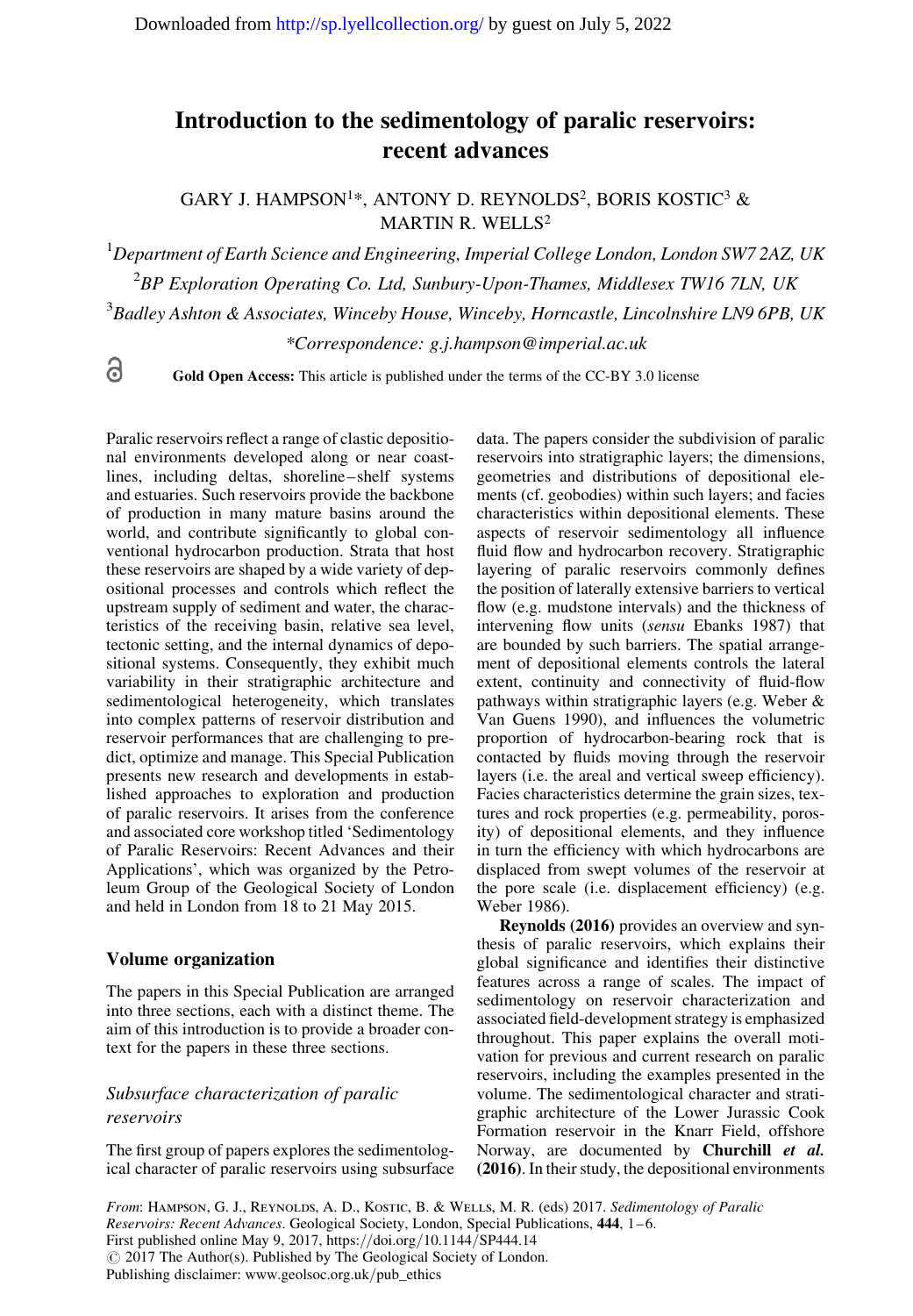## 2 G. J. HAMPSON ET AL.

and stratigraphic zonation of the reservoir are constrained by integrated sedimentological, micropalaeontological and palynological analyses. The reservoir is interpreted to record a temporal evolution in the depositional-process regime, from netregressive and tide-dominated in its lower part to net-transgressive and wave-dominated in its upper part. Heldreich et al. (2017) use a combination of core, wireline-log and 3D seismic data to develop a depositional model for the fluvio-deltaic, Upper Triassic Mungaroo Formation, a major exploration and production target in the North Carnarvon Basin, offshore Australia. Their analysis characterizes the geometries, dimensions and vertical facies successions of depositional elements to aid reservoir characterization and modelling, and discusses uncertainties in interpreting allogenic (external) and autogenic (internal) controls on the architecture of strata that contain these geobodies. Characterization of stratigraphic architectures that may have resulted from autogenic behaviours, such as avulsion of distributary channels in fluvio-deltaic strata, is attempted by Flood  $\&$  Hampson (2016) using a combination of core-based facies and palaeosol analyses, and the application of spatial statistical tools to channelized sandbody distributions in upper coastal plain strata in the Middle Jurassic Brent Group reservoir, Brent Field, offshore UK.

### Tidal heterogeneity in paralic systems

Heterogeneity in lithological character is a recurring theme in paralic reservoirs. Arguably, heterogeneity is at its greatest in reservoirs that were deposited under the influence of tidal currents, where intercalation of sandstones and mudstones across a wide range of scales is common (e.g. Nio & Yang 1991). Such intercalations have repeatedly been shown to have a significant impact on fluid flow (e.g. Jackson et al. 2005; Ringrose et al. 2005) and remain an area of active research (Massart et al. 2016). Accordingly, the second group of papers in the Special Publication reviews and extends the literature that describes tide-influenced paralic reservoirs and their outcrop analogues.

Longhitano & Steel (2016) present a generic depositional model for deltas that advanced into seaways or straits in which tidal currents were dominant, based on two well-documented outcrop examples. The model identifies diagnostic aspects of the plan-view geometries, three-dimensional stratal stacking patterns, and vertical successions of facies, palaeocurents and depositional-process indicators in such deltas. The model may allow reinterpretation and improved characterization of hithertoenigmatic sandstone reservoirs along the margins of elongate marine basins. Mellere et al. (2016) document the facies characteristics, stratigraphic

architecture and palaeogeography of a series of stacked tide-dominated and tidally influenced deltas and estuaries in the Middle Jurassic Bryne and Sandnes formations, Søgne Basin, offshore Norway and Denmark, using core, wireline-log and 3D seismic data. These strata contain complex spatial patterns of reservoir distribution and character, which reflects their deposition in an evolving saltinfluenced rift basin. A facies analysis and stratigraphic architectural study of net-transgressive, early Miocene tide-dominated deltaic reservoirs from the Balingian province, offshore Sarawak, Malaysia is presented by Amir Hassan et al. (2016). Increased wave influence is characteristic of transgressive intervals in these reservoirs. Vertical and lateral stacking patterns of sequence stratigraphic units reflect tectonic controls on hinterland denudation and subsidence variations, respectively. Johnson et al. (2016) document the stratigraphic context and internal architecture of an estuarine outcrop analogue (from the Cretaceous Straight Cliffs Formation, Utah, USA) that exhibits variable tide and wave influence. The detailed bed-scale architecture of inclined heterolithic strata from a bayhead delta in the inner estuary is characterized in order to develop diagnostic criteria for bayhead delta depositional elements in subsurface reservoir data. McLean & Wilson (2016) use a quantitative approach to outcrop data from the Plio-Pleistocene Erin Formation, Trinidad to document both tidal and river flood signatures in thinly bedded mudstones and sandstones – an approach that is readily, but rarely, transferred to subsurface core data.

## Analogue studies

Understanding the distribution and character of paralic reservoirs often relies on insights from a range of analogues, which provide appropriate context or additional detail to aid interpretation of sparse subsurface data. Analogues take many forms: modern sedimentary systems, in which processes can be observed and linked directly to depositional product; sub-modern depositional systems that are imaged at high resolution and in three dimensions using shallow seismic data; analogous reservoirs rich in static and dynamic data; outcrops of ancient strata, which allow preserved stratigraphic architectures and facies characteristics to be observed and integrated across a wide range of spatial scales; and numerical and physical (e.g. flume tank) models that allow the underlying assumptions of our interpretations to be investigated experimentally. The final group of papers in this Special Publication presents a range of paralic reservoir analogues from studies of modern sediments and ancient outcrops.

Lane *et al.* (2016) unravel temporal and spatial patterns of river-channel avulsion in a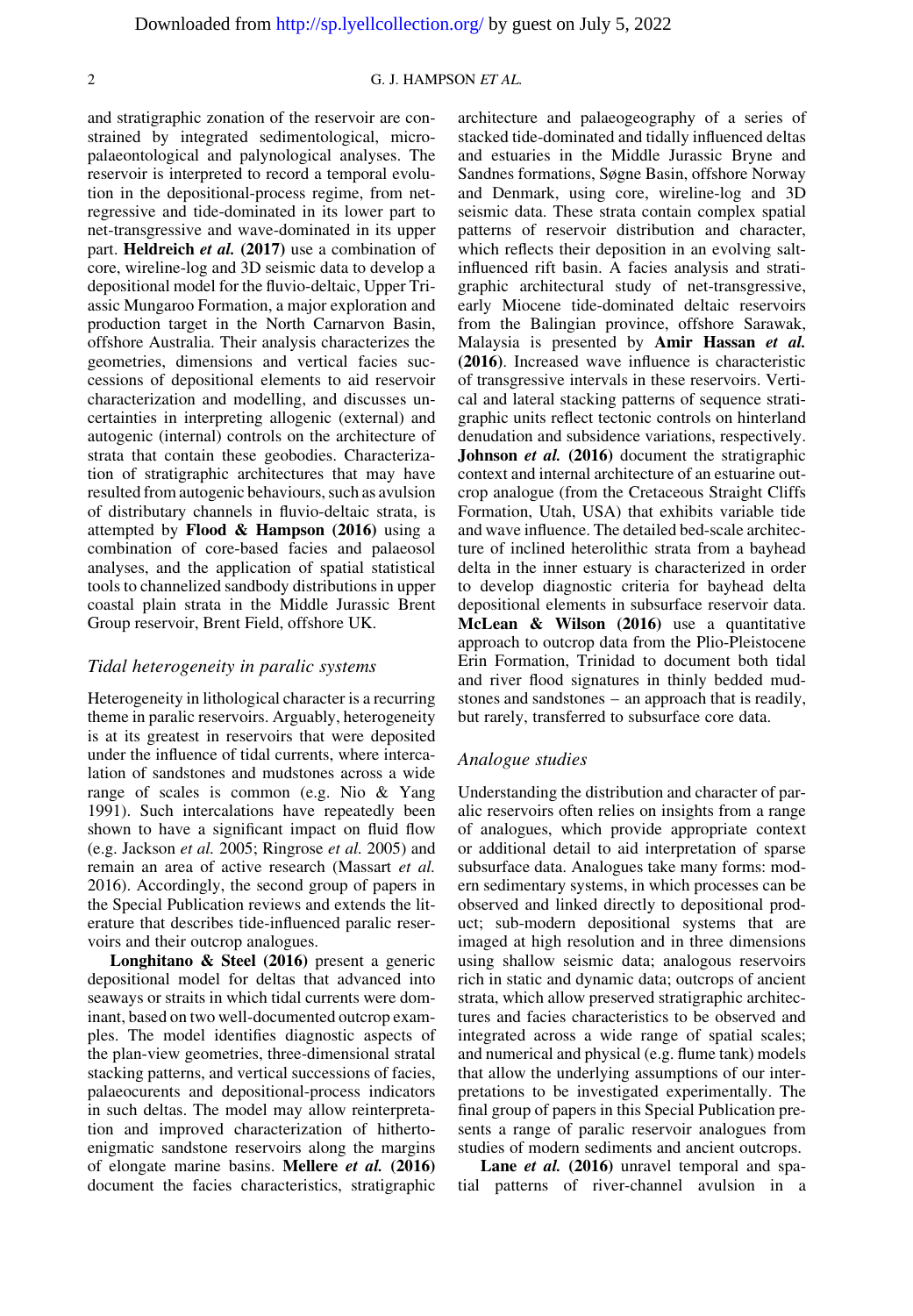## INTRODUCTION 3

Holocene–modern fluvial megafan and associated mixed-influence delta (Mitchell River, Queensland, Australia) using a combination of mapping, vibracoring, trenching and topographical surveying. The resulting patterns of stratigraphic architecture and channelized sediment-body distribution are integrated with vertical facies successions and intra-sediment-body architectural panels in order to develop a generic model of depositional-element distribution within a regressive megafan delta. Lambiase *et al.* (2016) characterize sedimentation patterns in the modern Mahakam Delta, Borneo, which is undergoing transgression via retrogradational stacking and switching of delta lobes. Diagnostic core-based sedimentological criteria are presented for three sharp-based sandstone depositional elements (regressive fluvial distributary channels; transgressively back-filled fluvio-estuarine distributary channels; transgressive wave-dominated shorefaces) that appear similar in wirelinelog data but have distinctly different geometries, spatial distributions and sequence stratigraphic implications. The stratigraphic architecture of a thick, net-aggradational interval of paralic strata, characterized by high accommodation and high sediment supply, is described from outcrops of the Cretaceous Straight Cliffs Formation, Utah, USA by Mulhern & Johnson (2016). Transgressive – regressive cycles composed of regressive, wavedominated deltaic and shoreface deposits and transgressive, wave-dominated estuarine deposits can be correlated between successions of different thickness that underwent variable local tectonic subsidence and early compaction. Gomis-Cartesio et al. (2016) document the architecture of ancient wave-dominated and mixed-influence shelf-edge deltas and underlying gullies and slope channels at outcrop (Permian Waterford Formation, South Africa). The facies character, geometry and dimensions of depositional elements associated with the shelf edge are documented and synthesized into a model for sediment bypass from deltaic distributary channels onto the slope via gullies that become wider and shallower down depositional dip.

## Recurring themes and future directions

Heterogeneity in paralic reservoirs is increasingly well understood at all scales. Reynolds (2016) highlights that (1) advances in imaging due to improvements in seismic data acquisition and processing, (2) widespread application of sequence stratigraphic concepts, (3) availability of robust facies models, (4) improved use and organization of analogue databases, and (5) increased integration of available data types have all played key roles in allowing heterogeneity from pore scale to reservoir scale to

be described in paralic reservoirs. Consequently, reserve volumes and their distributions are estimated earlier in field life, allowing better and more timely development decisions. Despite this undoubted progress, the conference and the papers presented here amply demonstrate that progress continues in the sedimentological description of paralic reservoirs and that several recurring themes represent fruitful directions for future work:

- The tectonostratigraphic context of paralic successions influences their subsidence patterns and preserved thickness, sediment input and routing, and potentially also the process regime (e.g. via suppression or amplification of waves and tides: Stride 1982; Yoshida et al. 2007; Ainsworth et al. 2008; Wells et al. 2010). Spatial and temporal variations in tectonostratigraphic context may result in the development of subtle stratigraphic trapping configurations, and complex spatial patterns of reservoir distribution and character. Integrated analysis of seismic, well-log, core and biostratigraphic data is essential to unravel the stratigraphic architecture of such paralic successions, and thereby to identify and de-risk paralic reservoir targets, even in mature basins (e.g. Amir Hassan et al. 2016; Churchill et al. 2016; Mellere et al. 2016). Analogues have an important role to play in demonstrating the viability of concepts and models that are unproven in a subsurface hydrocarbon-play context (e.g. Gomis-Cartesio et al. 2016; Longhitano & Steel 2016; Mulhern & Johnson 2016).
- † Theoretical and experimental studies have demonstrated that the internal dynamics of sediment-routing systems may influence stratigraphic architectures across a range of spatial and temporal scales (e.g. Muto & Steel 1992; Kim et al. 2006; Muto et al. 2007). This key theoretical contribution has yet to be routinely incorporated into the sequence stratigraphic interpretation of subsurface and outcrop data. However, distinguishing allogenic (external) and autogenic (internal) controls on sedimentation is important in predicting the extent, continuity and degree of order in paralic stratigraphic architectures, particularly in subsurface settings where data are sparse (e.g. Wang et al. 2011; see also discussions in Flood & Hampson 2016; Lane et al. 2016; Heldreich et al. 2017). The theory needs to be tested against more 'real world' datasets in order to further develop diagnostic tools and predictive models.
- † Facies analysis of paralic deposits has traditionally emphasized the use of 'end-member' examples, dominated by riverine, wave or tidal processes, at the expense of mixed-influence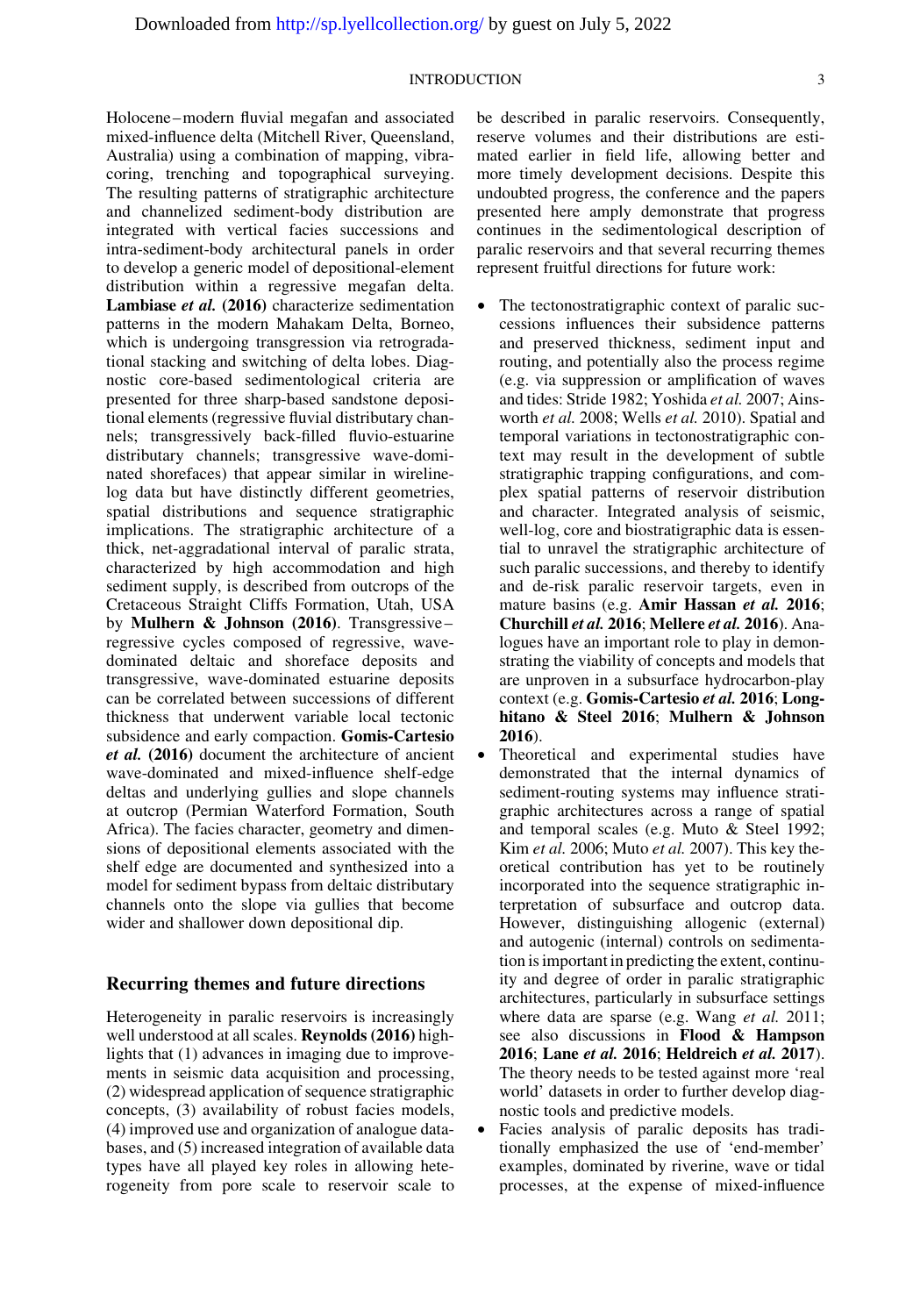4 G. J. HAMPSON ET AL.

depositional systems in which two or more of these processes are significant. In recent years, the stratigraphic architecture of mixed-influence paralic deposits, and the geometry and distribution of the depositional elements that they contain, have been addressed in a new classification scheme (Ainsworth et al. 2011), and in case studies of modern and ancient reservoir analogues (e.g. Legler et al. 2014; Ainsworth et al. 2016; Johnson et al. 2016; Lambiase et al. 2016; Lane et al. 2016). Numerical models may provide a key role in extending this approach by exploring the range of possible stratigraphic architectures and facies distributions that lie between those documented in highquality outcrop and subsurface case studies (e.g. Edmonds & Slingerland 2010; Geleynse et al. 2011).

- Lithological heterogeneity within depositional elements and their constituent facies typically occurs at spatial scales smaller than reservoirmodel grid cells. This heterogeneity is arranged in a hierarchical manner (e.g. laminae, laminasets, beds and bedsets: Campbell 1967), and may be architecturally complex due to a combination of cross-stratification, erosional scour, lapout, dewatering and bioturbation. Deriving values of effective permeability, for example, that are applicable at the scale of facies in a reservoir-model grid cell can be far from straightforward, because laboratory core measurements may not sample a sufficiently large volume of the reservoir to represent the heterogeneity present (i.e. Representative Element Volume sensu Bear 1972). Similarly, upscaling of core measurements using simple averaging methods may not be appropriate if the measurements do not capture the spatial structure of the heterogeneity. Characterizing the architecture of lamina-scale to bedset-scale heterogeneity is therefore an essential step in deriving values of effective rock properties for a particular facies (e.g. Willis & White 2000; Jackson et al. 2005; Johnson et al. 2016; McLean & Wilson 2016; Reynolds 2016), although detailed architectural studies at these scales remain relatively rare.
- The recent explosive growth in production from shale gas and shale oil reservoirs, particularly in onshore North America, requires robust sedimentological characterization of paralic mudstone successions. Although not addressed by the papers in this volume, it is clear that paralic facies models must develop to incorporate the geometrical, textural and mineralogical characteristics of mudstones in addition to those of sandstones that are typically the focus of such models (e.g. MacQuaker et al. 2007; Schieber

et al. 2010; Bohacs et al. 2014). As well as unconventional shale reservoirs, there is potential to reassess hydrocarbons stranded in the shaly 'waste zones' of paralic sandstone reservoirs as reserves in 'halo plays' that surround these sandstones.

We thank the Geological Society, in particular its Petroleum Group, and the SEPM (Society for Sedimentary Geology) for their support of the conference, the related core workshop and this Special Publication. The success of the conference and core workshop owed much to the generous financial help of sponsors BP, Statoil and Chevron, and to the support of Weatherford Laboratories, DEA and the British Geological Survey in releasing and displaying cores. The Petroleum Group of the Geological Society is thanked for supporting the reproduction of colour figures in this volume.

We are indebted to the authors of the 34 talks, 20 posters and four core displays presented at the conference and core workshop, and to the many attendees for their lively contributions to discussions. Bruce Ainsworth, Janok Bhattacharya and Ron Steel are thanked for their input as conference co-convenors, in addition to the four editors of this volume. We are grateful to the authors who have contributed papers to this volume, and to the reviewers who provided insightful and constructive comments that shaped the final form of these papers. Finally, we thank the staff of the Geological Society's Conference Office and Publishing House for their administrative and logistical support throughout, in particular Tamzin Anderson, Jo Armstrong, Laura Griffiths, Angharad Hills and Annie Sewell.

## **References**

- Ainsworth, R.B., Flint, S.S. & Howell, J.A. 2008. Predicting coastal depositional style: influence of basin morphology and accommodation to sediment supply ratio within a sequence stratigraphic framework. In: Hampson, G.J., Steel, R.J., Burgess, P.M. & Dalrymple, R.W. (eds) Recent Advances in Models of Siliciclastic Shallow-Marine Stratigraphy. Society for Sedimentary Geology (SEPM), Special Publications, 90, 237–263.
- Ainsworth, R.B., Vakarelov, B.K. & Nanson, R.A. 2011. Dynamic spatial and temporal prediction of changes in depositional processes on clastic shorelines: toward improved subsurface uncertainty reduction and management. American Association of Petroleum Geologists Bulletin, 95, 267–297.
- Ainsworth, R.B., Vakarelov, B.K., MacEachern, J.A., Nanson, R.A., Lane, T.I., Rarity, F. & Dashtgard, R.A. 2016. Process-driven architectural variability in mouth-bar deposits: a case study from a mixed-process mouth-bar complex, Drumheller, Alberta, Canada. Journal of Sedimentary Research, 86, 512– 541.
- Amir Hassan, M.H., Johnson, H.D., Allison, P.A. & ABDULLAH, W.H. 2016. Sedimentology and stratigraphic architecture of a Miocene retrogradational, tide-dominated delta system: Balingian Province,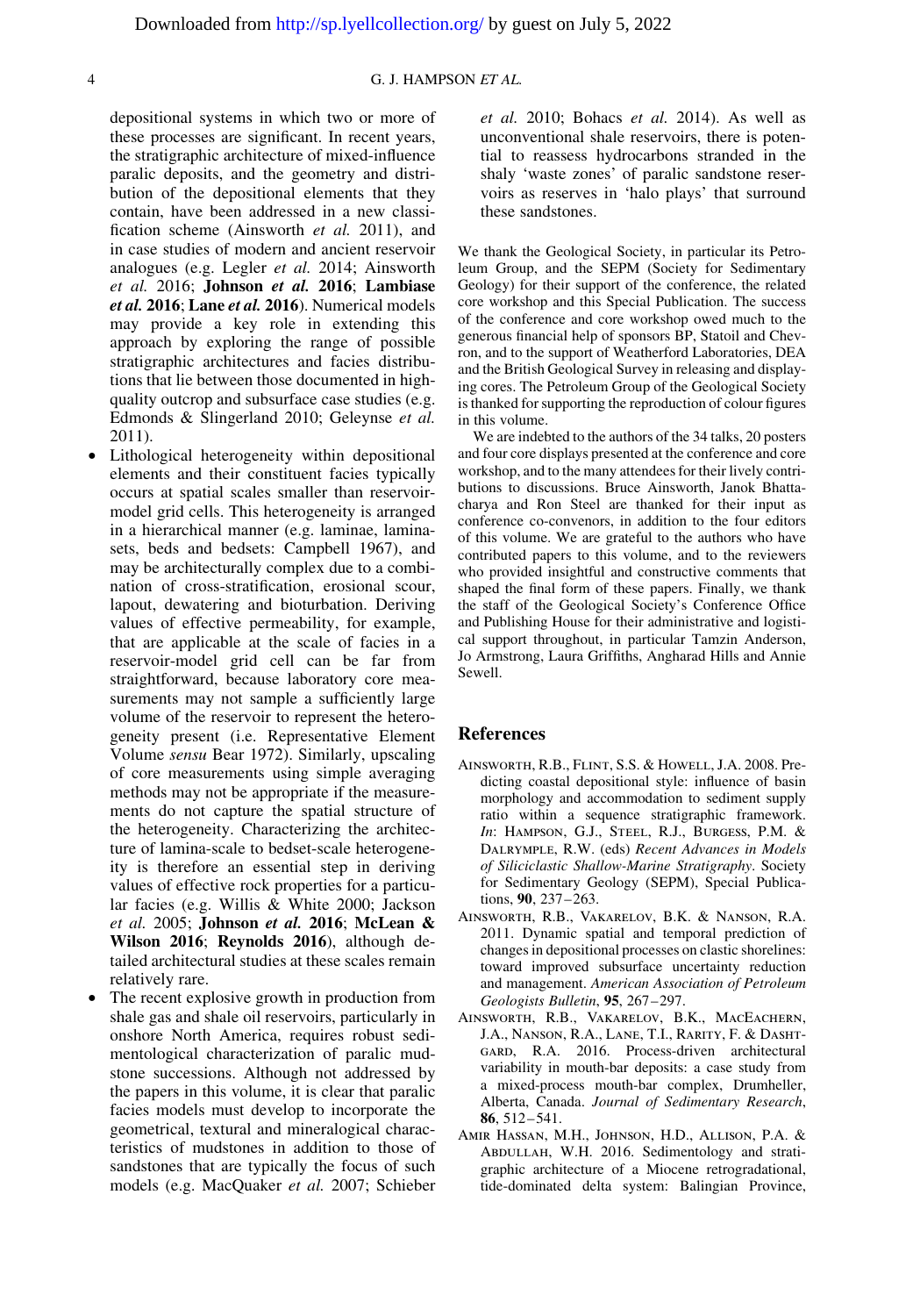### INTRODUCTION 5

offshore Sarawak, Malaysia. In: Hampson, G.J., Reynolds, A.D., Kostic, B. & Wells, M.R. (eds) Sedimentology of Paralic Reservoirs: Recent Advances. Geological Society, London, Special Publications, 444. First published online August 30, 2016, [https:](https://doi.org/10.1144/SP444.12)// doi.org/10.1144/[SP444.12](https://doi.org/10.1144/SP444.12)

- Bear, J. 1972. Dynamics of Fluids in Porous Media. American Elsevier, New York.
- Bohacs, K.M., Lazar, O.R. & Demko, T.M. 2014. Parasequence types in shelfal mudstone strata – quantitative observations of lithofacies and stacking patterns, and conceptual link to modern depositional analogues. Geology, 42, 131– 134.
- Campbell, C.V. 1967. Lamina, laminaset, bed and bedset. Sedimentology, 8, 7-26.
- Churchill, J.M., Poole, M.T., Skarpeid, S.S. & Wake-FIELD, M.I. 2016. Stratigraphic architecture of the Knarr Field, Norwegian North Sea: sedimentology and biostratigraphy of an evolving tide- to wavedominated shoreline system. In: Hampson, G.J., Reynolds, A.D., Kostic, B. & Wells, M.R. (eds) Sedimentology of Paralic Reservoirs: Recent Advances. Geological Society, London, Special Publications, 444. First published online August 12, 2016, [https:](https://doi.org/10.1144/SP444.4)// doi.org/10.1144/[SP444.4](https://doi.org/10.1144/SP444.4)
- Ebanks, W.J., JR. 1987. Flow unit concept integrated approach to reservoir description for engineering projects. American Association of Petroleum Geologists Bulletin, 71, 551–552.
- Edmonds, D.A. & Slingerland, R.L. 2010. Significant effect of sediment cohesion on delta morphology. Nature Geoscience, 3, 105–109.
- FLOOD, Y.S. & HAMPSON, G.J. 2016. Analysis of floodplain sedimentation, avulsion style and channelized fluvial sandbody distribution in an upper coastal plain reservoir: Middle Jurassic Ness Formation, Brent Field, UK North Sea. In: HAMPSON, G.J., REYNOLDS, A.D., Kostic, B. & Wells, M.R. (eds) Sedimentology of Paralic Reservoirs: Recent Advances. Geological Society, London, Special Publications, 444. First published online June 29, 2016, [https:](https://doi.org/10.1144/SP444.3)//doi.org/[10.1144](https://doi.org/10.1144/SP444.3)/ [SP444.3](https://doi.org/10.1144/SP444.3)
- Geleynse, N.L., Storms, J.E.A., Walstra, D.J.R., Jagers, H.R.A., Wang, Z.B. & Stive, M.J.F. 2011. Controls on river delta formation; insights from numerical modelling. Earth and Planetary Science Letters, 302, 217–226.
- GOMIS-CARTESIO, L.E., POYATOS-MORÉ, M., FLINT, S.S., Hodgson, D.M., Brunt, R.L. & Wickens, H.DeV. 2016. Anatomy of a mixed-influence shelf edge delta, Karoo Basin, South Africa. In: Hampson, G.J., Reynolds, A.D., Kostic, B. & Wells, M.R. (eds) Sedimentology of Paralic Reservoirs: Recent Advances. Geological Society, London, Special Publications, 444. First published online July 14, 2016, [https:](https://doi.org/10.1144/SP444.5)//doi. org/10.1144/[SP444.5](https://doi.org/10.1144/SP444.5)
- Heldreich,G., Redfern, J., Legler, B., Gerdes, K. & Williams, B.P.J. 2017. Challenges in characterizing subsurface paralic reservoir geometries: a detailed case study of the Mungaroo Formation, North West Shelf, Australia. In: HAMPSON, G.J., REYNOLDS, A.D., Kostic, B. & Wells, M.R. (eds) Sedimentology of Paralic Reservoirs: Recent Advances. Geological Society, London, Special Publications, 444. First

published online May 8, 2017, [https:](https://doi.org/10.1144/SP444.13)//[doi.org](https://doi.org/10.1144/SP444.13)/10. 1144/[SP444.13](https://doi.org/10.1144/SP444.13)

- Jackson, M.D., Yoshida, S., Muggeridge, A.H. & Johnson, H.D. 2005. Three-dimensional reservoir characterisation and flow simulation of heterolithic tidal sandstones. American Association of Petroleum Geologists Bulletin, 89, 507-528.
- Johnson, C.L., Stright, L., Purcell, R. & Durkin, P. 2016. Stratigraphic evolution of an estuarine fill succession and the reservoir characterization of inclined heterolithic strata, Cretaceous of southern Utah, USA. In: HAMPSON, G.J., REYNOLDS, A.D., KOSTIC, B. & Wells, M.R. (eds) Sedimentology of Paralic Reservoirs: Recent Advances. Geological Society, London, Special Publications, 444. First published online June 29, 2016, [https:](https://doi.org/10.1144/SP444.1)//doi.org/10.1144/[SP444.1](https://doi.org/10.1144/SP444.1)
- Kim, W., Paola, C., Swenson, J.B. & Voller, V.R. 2006. Shoreline response to autogenic processes of sediment storage and release in the fluvial system. Journal of Geophysical Research, 111, F04013.
- Lambiase, J.J., Riadi, R.S., Nirsal, N. & Husein, S. 2016. Transgressive successions of the Mahakam Delta Province, Indonesia. In: Hampson, G.J., Reynolds, A.D., Kostic, B. & Wells, M.R. (eds) Sedimentology of Paralic Reservoirs: Recent Advances. Geological Society, London, Special Publications, 444. First published online June 29, 2016, [https:](https://doi.org/10.1144/SP444.2)// doi.org/10.1144/[SP444.2](https://doi.org/10.1144/SP444.2)
- Lane, T.I., Nanson, R.A., Vakarelov, B.K., Ainsworth, R.B. & Dashtgard, S.E. 2016. Evolution and architectural styles of a forced-regressive Holocene delta and megafan, Mitchell River, Gulf of Carpentaria, Australia. In: HAMPSON, G.J., REYNOLDS, A.D., Kostic, B. & Wells, M.R. (eds) Sedimentology of Paralic Reservoirs: Recent Advances. Geological Society, London, Special Publications, 444. First published online July 7, 2016, [https:](https://doi.org/10.1144/SP444.9)//doi.org/[10.1144](https://doi.org/10.1144/SP444.9)/ [SP444.9](https://doi.org/10.1144/SP444.9)
- Legler, B., Hampson, G.J., Jackson, C.A.-L., Johnson, H.D., Massart, B.Y.G., Sarginson, M. & Ravnas, R. 2014. Facies relationships and stratigraphic architecture of distal, mixed tide-and-wave-influenced deltaic deposits: lower Sego Sandstone, western Colorado, USA. Journal of Sedimentary Research, 84,  $605 - 625$ .
- Longhitano, S.G. & Steel, R.J. 2016. Deflection of the progradational axis and asymmetry in tidal seaway and strait deltas: insights from two outcrop case studies. In: HAMPSON, G.J., REYNOLDS, A.D., KOSTIC, B. & WELLS, M.R. (eds) Sedimentology of Paralic Reservoirs: Recent Advances. Geological Society, London, Special Publications, 444. First published online July 13, 2016, [https:](https://doi.org/10.1144/SP444.8)//doi.org/10.1144/[SP444.8](https://doi.org/10.1144/SP444.8)
- MacQuaker, J.H., Taylor, K.G. & Gawthorpe, R.L. 2007. High-resolution facies analysis of mudstones: implications for paleoenvironmental and sequence stratigraphic interpretations of offshore ancient mud-dominated successions. Journal of Sedimentary Research, 77, 324–339.
- Massart, B.Y.G., Jackson, M.D., Hampson, G.J. & Johnson, H.D. 2016. Effective flow properties of heterolithic, cross-bedded tidal sandstones, part 2: flow simulation. American Association of Petroleum Geologists Bulletin, 100, 723 –742.